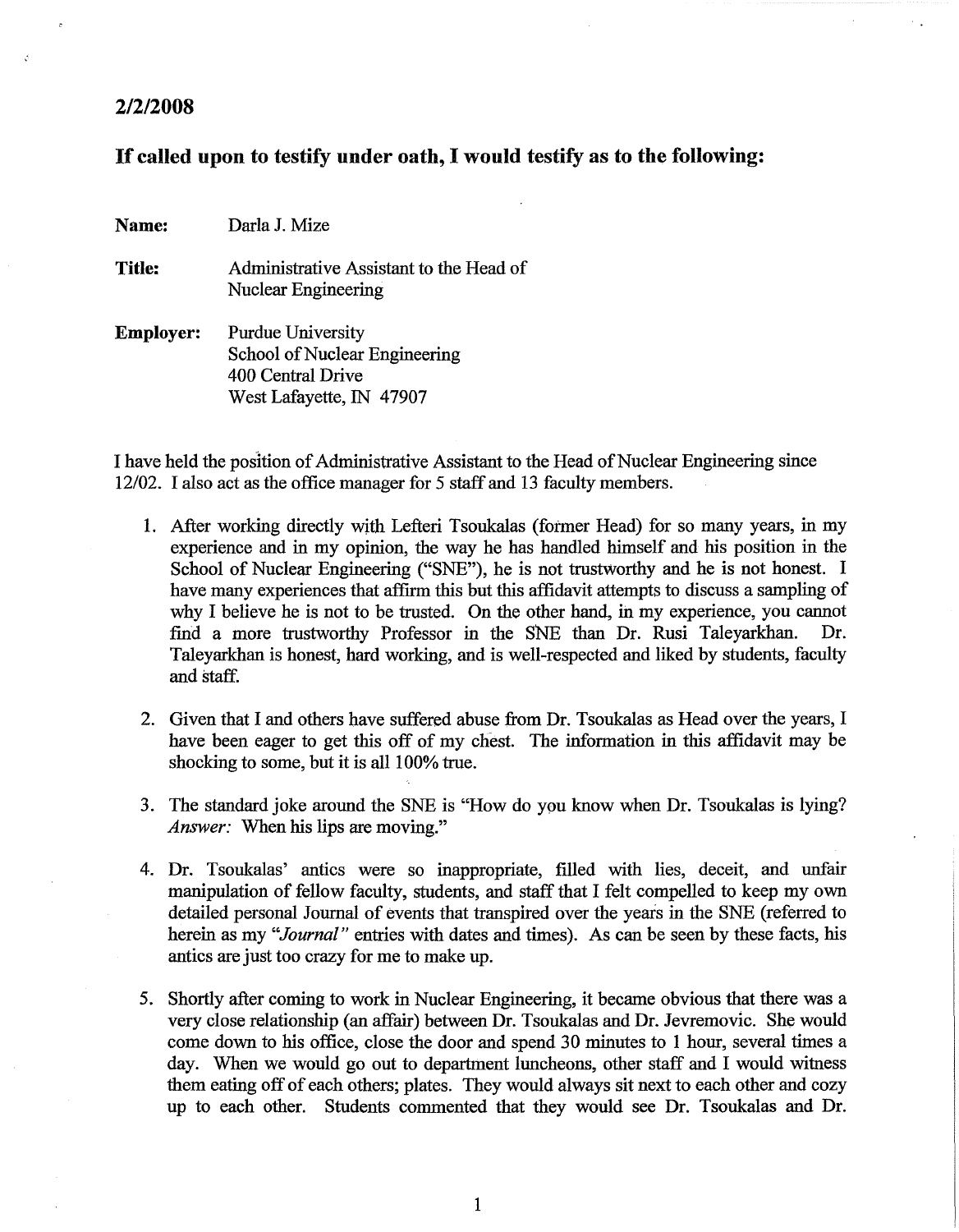Jevremovic at conferences walking arm and arm together. The students and we all knew that Dr. Tsoukalas was married and were shocked that they were so open about what was going on. It was at this point that the staff and students, as well as other faculty, began to loose respect for Dr. Tsoukalas.

- 6. It is important to note that two camps developed in the SNE. One, headed by Dr. Tsoukalas, included, of course his girlfriend with whom he was having an affair, Dr. Tatjana Jevremovic, but also Professors Chan Choi, Mamoru Ishii, Martin Bertodano, Frank Clikeman, Karl Ott, Takashi Hibiki, and even extended to former Dean Linda Katehi. *Also* a part of Dr. Tsoukalas' camp was Josh Walter and Anton Bougaev, his students. These faculty that continuously caused problems for the other faculty, staff and students, have been nicknamed the "Mafia" by the students, and some in the SNE also refer to them as the "Mafia." The students shared with the staff that 2 of the "Mafia", Dr. Choi and Dr. Jevremovic, have often spent an entire class time: "airing the department's dirty laundry", "speaking openly about Dr. Taleyarkhan being a fraud", and "maligning the staff'. The students complained that they were very uncomfortable with such open malice. They complained to the staff that they paid a lot of money for an education that they thought they were not getting.
- 7. The other camp, and more trustworthy camp, includes Professors Shripad Revankar, Dr. Taleyarkhan, Tom Downar, Ahmed Hassanein, Alvin Solomon, Jean Paul Allain and Igor Jovanovic. These Professors often stand for what is right, for sound scientific research, and merit-based operation of the SNE. Unfortunately, I have witnessed first hand, day in and day out, how they have had to endure the malicious practices of the Mafia over the years.
- 8. It would be ironic if Dr. Tsoukalas discussed any misuse of funds by Dr. Taleyarkhan given Dr. Tsoukalas' rampant misuse of funds regularly as the Head of the SNE. Dr. Tsoukalas often was gone on personal travel on Purdue time and did not complete the appropriate/required travel documents. He would often be out of the country to Greece to visit his estranged wife and kids, for example, or in other countries, often claiming it was for a conference on Purdue time.
- 9. His misuse of funds in SNE was well known by me, and other staff of the SNE. For example, Dr. Tsoukalas often allowed Dr. Jevremovic to charge expenses to the department for herself (i.e. business travel, costs for publishing her book, \$1200 showcase for her and her students to use, etc.). This same privilege was not given to other faculty. His misuse of funds and abuse of power continued when he would always require his faculty to complete both personal and business travel documents 2 weeks in advance. He only enforced this rule on certain faculty members as an abuse of his power. Often Dr. Ishii and Dr. Jevremovic would complete the travel forms either days before they left on travel or when they returned. Dr. Tsoukalas often refused to sign travel documents for Dr. Downar, Dr. Taleyarkhan and a few of the other faculty when they did not turn them in 2 weeks prior to traveling. *(Journal 8/11/05* & *8/29/05)*
- 10. Dr. Tsoukalas often refused to review/sign-off proposals for certain faculty (i.e. Dr. Downar, Dr. Taleyarkhan and Dr. Revankar) risking their chances of obtaining funding. Other faculty (i.e. Dr. Ishii and Dr. Jevremovic would submit proposals that Dr.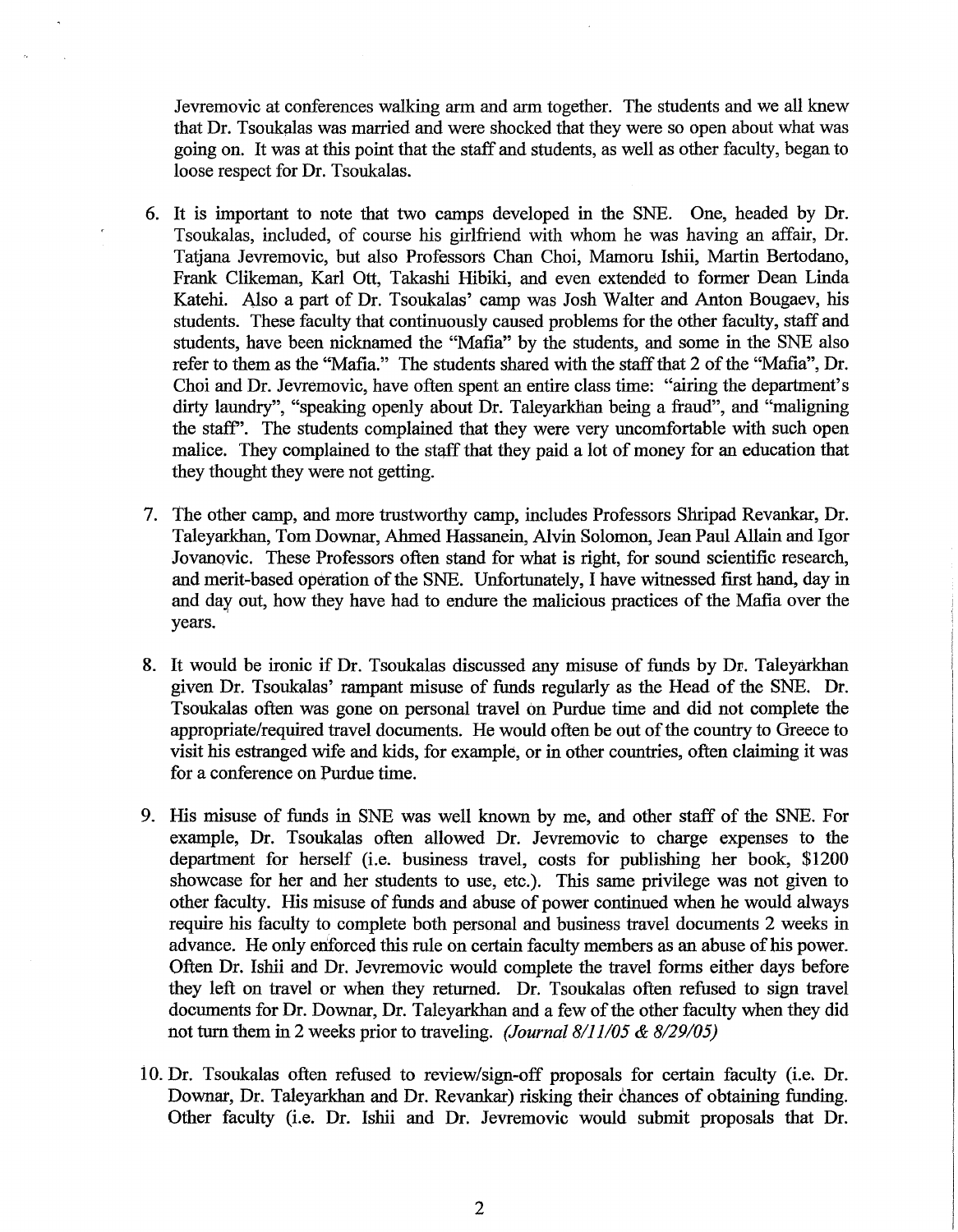Tsoukalas would sign-off on and not even review them. Dr. Tsoukalas had a policy that all faculty were required to budget 5% of their academic salary on all proposals when allowed by the sponsor. Dr. Jevremovic would budget her salary but Dr. Tsoukalas would not always make her charge her time, allowing her to use the budgeted funds for other things. *(Journal 8/19/05).*

- 11. Perhaps the most blatant abuse of his power and misuse of funds came in 2005 when it came time for Dr. Tsoukalas to decide salary raises for SNE. For 2005, he withheld raises from several faculty members that he didn't like while giving an enonnous 10% raise to Professor Dr. Jevremovic. Dr. Tsoukalas made some crazy story about why Dr. Jevremovic deserved a 10% raise, and Dean Katehi (also in his camp) approved the raise. Everyone in SNE was shocked to learn of the raise when faculty raises (unbeknownst to Dr. Tsoukalas) were reported in the Purdue paper for the first time that year. It was discovered that Dr. Jevremovic received the raise while others received no raise. Normal raises are approximately 2% - 3%. I know Dr. Taleyarkhan, Sean McDeavitt, and Solomon were just some of the faculty I remember that did not receive a raise. In my opinion, Dr. Jevremovic did not deserve that substantial of a raise, as she did not add that significantly to the SNE research funds, did not publish extensively, and did not perform any meaningful research for the SNE. On the other hand, if anyone should have received a raise it should have been Professor Karen Vierow who did all those things in spades. She received no raise. This was just one of many examples of blatant and unfair favoritism that Dr. Tsoukalas gave to Dr. Jevremovic over the years. Dr. Tsoukalas was caught red handed, however, because he did not know those raises would be published publicly that year.
- 12. The ultimate breakdown between Dr. Tsoukalas and Taleyarkhan occurred during Dr. Jevremovic's promotion meetings. Dr. Taleyarkhan, Downar, Solomon and others were most vocal against promotion of Dr. Jevremovic. Dr. Taleyarkhan always voted his conscience and he argued against her promotion around October of 2005. The primary committee, consisting of the top Professors in the department, would meet to discuss promotions and tenure of junior faculty. Dr. Taleyarkhan, Downar and Solomon were on that Primary Committee, along with others from Dr. Tsoukalas' camp. When Dr. Taleyarkhan voted against her promotion around October 2005, that's when Dr. Tsoukalas really got mad at Dr. Taleyarkhan: it was the beginning of the end of Dr. Taleyarkhan as far as Dr. Tsoukalas was concerned.
- 13. For example, Dr. Tsoukalas wrongfully and maliciously wrote up Dr. Taleyarkhan for breaching confidentiality in telling Solomon what transpired in a Primary Committee which Solomon missed because he was out of town. Solomon was angry that Dr. Tsoukalas had "stacked the Primary Committee" by holding a meeting purposely when Solomon was out of town. In fact, Dr. Tsoukalas would ask us when Professors were out of town or taking vacation and purposely schedule meetings so that they could not be present. Dr. Tsoukalas is so keen on telling us about confidentiality, but he is the worst one in the department about being confidential about anything.
- 14. When Dr. Tsoukalas heard it from Solomon, he retaliateq against Dr. Taleyarkhan by writing him up for breaching confidentiality of a Primary Committee meeting when Dr. Taleyarkhan told Solomon, who missed the meeting, about events that had transpired at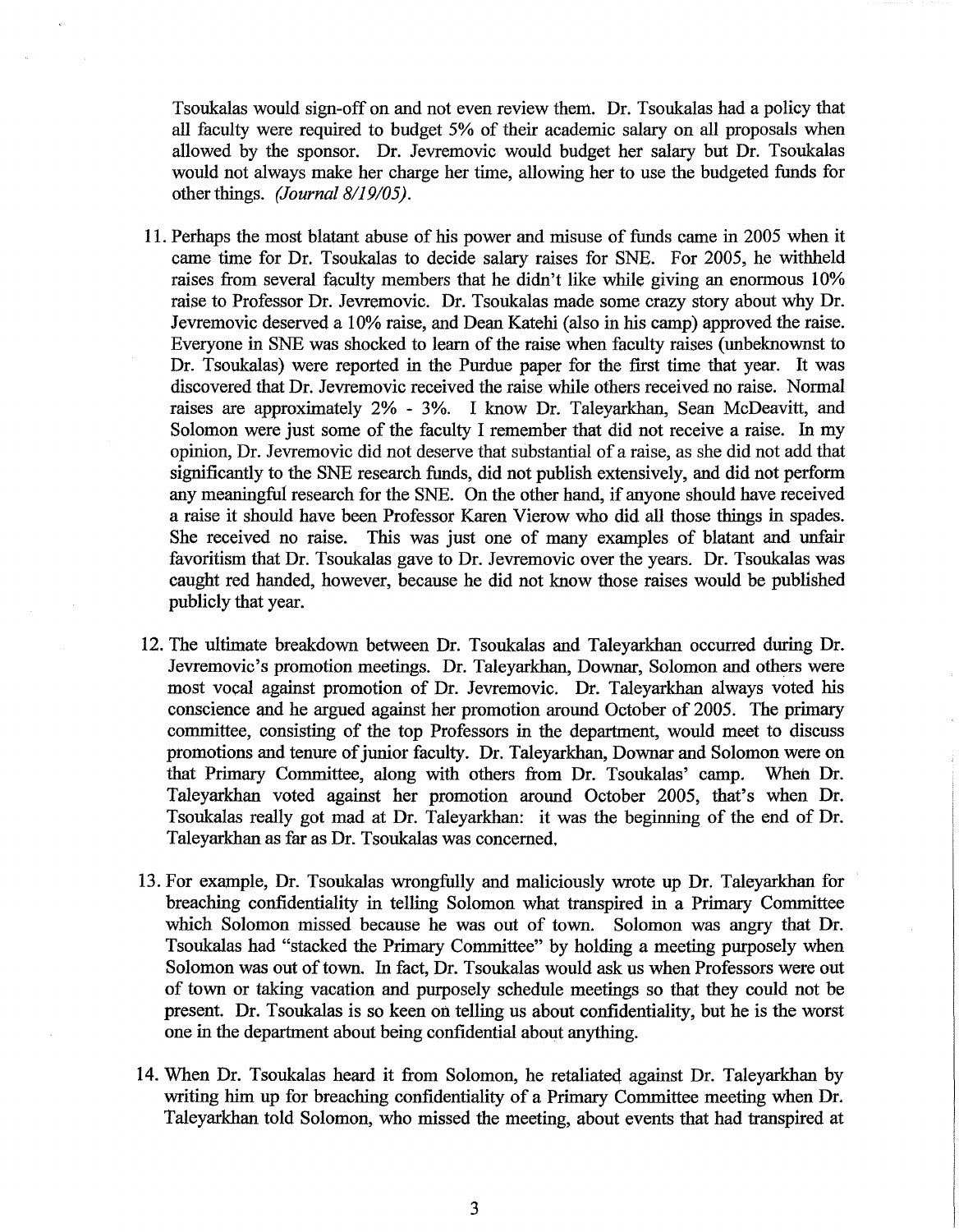the Dr. Jevremovic promotion meeting. 1 and others did not understand how this was a breach of confidentiality since Solomon was a Primary Committee member. Despite this, Dr. Tsoukalas wrote up Dr. Taleyarkhan and placed the write up in Dr. Taleyarkhan's file in an attempt to discredit Dr. Taleyarkhan and as retribution for voting against his girlfriend, Dr. Jevremovic. 1 was so disgusted that Dr. Tsoukalas did this, as he was just looking for something to blame on Dr. Taleyarkhan, no matter how ridiculous it was.

- 15. Dr. Tsoukalas often engages in fraudulent activity, especially when it came time for promoting Dr. Jevremovic. *(Journal 10/3/2005).* The normal process for a promotion document - prior to a Primary Committee (PC) meeting; the faculty member who is up for promotion is required to complete the President's Form 36 (promotion document). They would then forward the completed document to me via email, to review for completeness. 1 then make the necessary copies for each PC member to review during the meeting/discussion. In the case of Dr. Jevremovic and Dr. McDeavitt's promotion, Dr. Tsoukalas prepared the documents, not letting me review and later asked me to destroy documents. Because 1 knew he was out of line and acting unfairly, 1 still have those documents. *(Journal* 1*0/3/05, 10/4/05* & *11/21/05)*
- 16. On October 3, 2005, Dr. Tsoukalas committed one of the most blatant acts of fraud I have seen. On that day, he asked me to destroy all copies of my version of the promotion documents and letters of support for Professors Dr. Jevremovic and McDeavitt who were up for promotion. He lied by telling me it was now required by Indiana law to destroy my records. 1 didn't believe that excuse and 1 knew he was lying when 1 saw what happened next.
- 17. He said he would handle sending out the letters for recommendation that were to be included in the promotion packages for Dr. Jevremovic and McDeavitt. This was highly unusual as I normally handled sending out those letters for the SNE. This was the first time 1was asked to not handle these promotion packages, which is part of my job and to destroy my emails and records. (I kept them anyway).
- 18.1 could not believe the fraudulent activity that happened next. 1 personally saw that Dr. .Tsoukalas manipulated the letters for recommendation of McDeavitt by asking for recommendations for a promotion that McDeavitt was not up for. McDeavitt, an associate professor, was actually up for "associate professor with tenure". However, Dr. Tsoukalas maliciously altered the letters for recommendation 1 had made to state that McDeavitt was wrongly up for "full professor with tenure," a much higher promotion and a promotion that McDeavitt was sure to fail given his lack of experience and youth. The recommendations uniformly came back recommending that he not be promoted for that position. This lead to McDeavitt not being promoted to the desired "associate professor with tenure" due to Dr. Tsoukalas' outright fraud in altering documents maliciously.
- 19. With regard to Dr. Jevremovic, not only did Dr. Tsoukalas stack the votes at the Primary Committee meetings, but he also deliberately removed adverse letters of recommendation from Dr. Jevremovic's promotion packet. He did not know that 1knew this.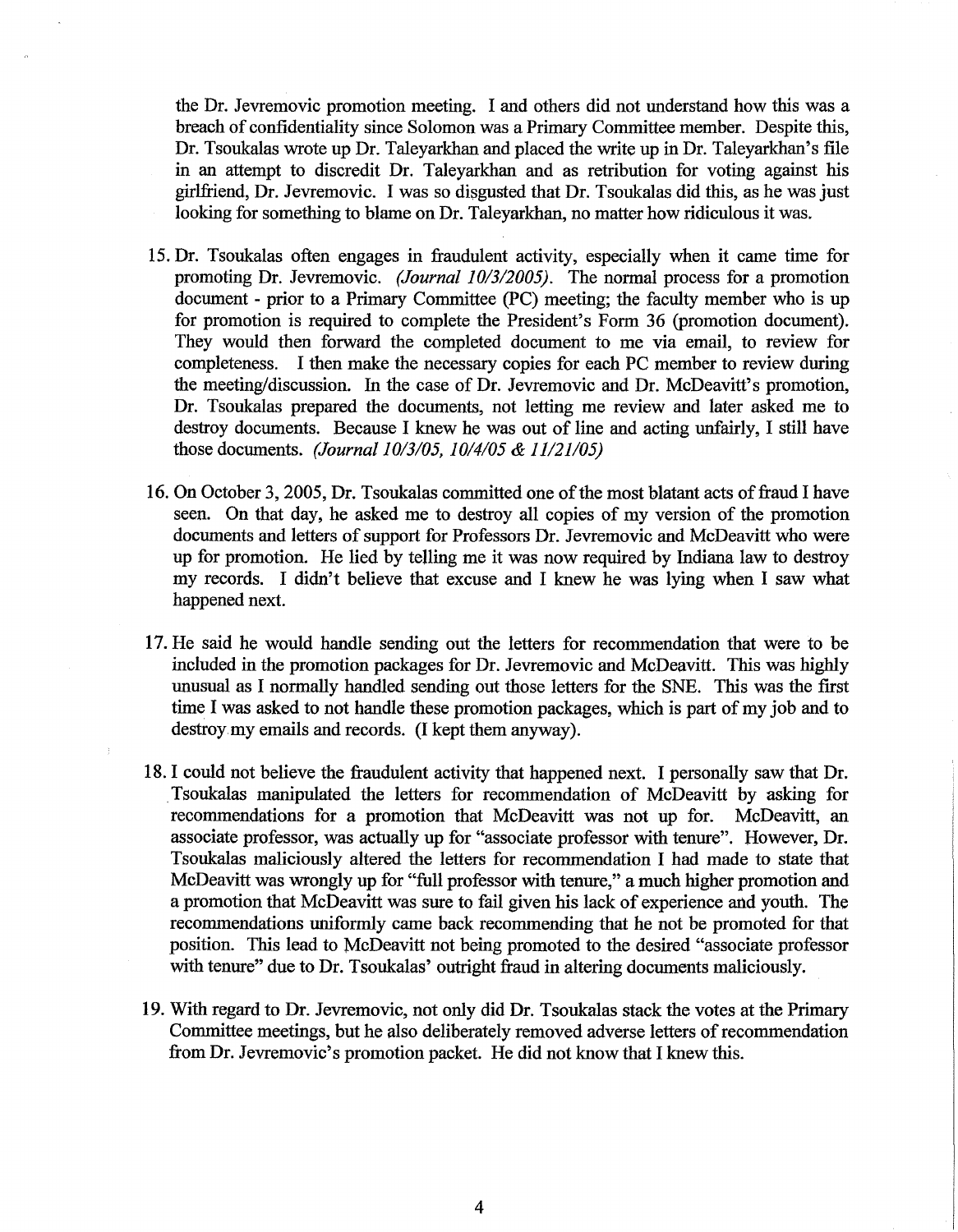- 20. What's worse, after sending the promotion packet to Dean Katehi for Dr. Jevremovic on October 3,2005, Dean Katehi sent the packet back to Dr. Tsoukalas. Dr. Tsoukalas then requested an extension to resubmit Dr. Jevremovic's promotion package and was given until noon to do so. Right away, Dr. Jevremovic was called into Dr. Tsoukalas' office and with the door open, was on a laptop at Dr. Tsoukalas' table, with her promotion package sitting next to her, making revisions to her own promotion package and with Dr. Tsoukalas helping her. Dr. Tsoukalas then, oddly, printed his own copies of the revised promotion package on a printer and placed them in an envelope. He asked Lori Flora, SNE secretary; to hand deliver the materials to Dean Katehi. It should be understood that Dr. Tsoukalas repeatedly told me, and ingrained this in me, that he demanded that candidates NEVER be allowed to see their own promotion packages as they are highly confidential. With Dr. Jevremovic, he made a special and unfair exception. This is another example of Dr. Tsoukalas breaching confidentiality yet again, while demanding others to be confidential.
- 21. The end result was Dr. Tsoukalas gaining the promotion of Dr. Jevremovic and completely tanking McDeavitt's promotion, all by his fraud.
- 22. I know that Dr. Tsoukalas improperly stacked the Primary Committee promotion votes for McDeavitt, Dr. Jevremovic, and Revankar by holding Primary Committee meetings on their promotion at times when he knew opposite-camp faculty members could not be present. I believe that Dr. Jevremovic did not deserve her promotion and that Dr. Taleyarkhan voiced his opposition for good reasons. I believe that McDeavitt and Revankar were also cheated by Dr. Tsoukalas out of their promotions. I believe Dr. Taleyarkhan spoke his mind because he is honest, and now is paying the price because he didn't go along with the "Mafia."
- 23. Dr. Tsoukalas would often meet with Dr. Ishii & Dr. Choi prior to a Primary Committee meeting to discuss how they would vote on a promotion case. *(Journal 9/21/05)* He once even met with Dean Katehi prior to an Engineering Area Promotion Committee ("EAPC") meeting and told her that they did not want Dr. McDeavitt or Dr. Revankar's case to go forward. This was highly unusual and wrong. He came back to the office and even bragged that neither case would go forward because the majority of the EAPC would follow Dr. Katehi's lead.
- 24. It would be surprising to me if Dr. Tsoukalas claimed that Dr. Taleyarkhan manipulated any of his students. That is not Dr. Taleyarkhan's nature at all and could not be more opposite. If anything, it is Dr. Tsoukalas that manipulates students. For example, two undergraduate students, John Hopkins and Felisa Limon, approached me after 5:00pm and told me that Dr. Tsoukalas, Dr. Jevremovic and Dr. Choi (separately) approached them and asked them to write a letter to Dean Jamieson because Nuclear was left off of the rankings in the US News and Report magazine. They said they felt uncomfortable about it, but that as students they felt they couldn't refuse them without somehow suffering. Their quote was, "What are we going to do, refuse? Yaw, right." *(Journal 8/23/06)*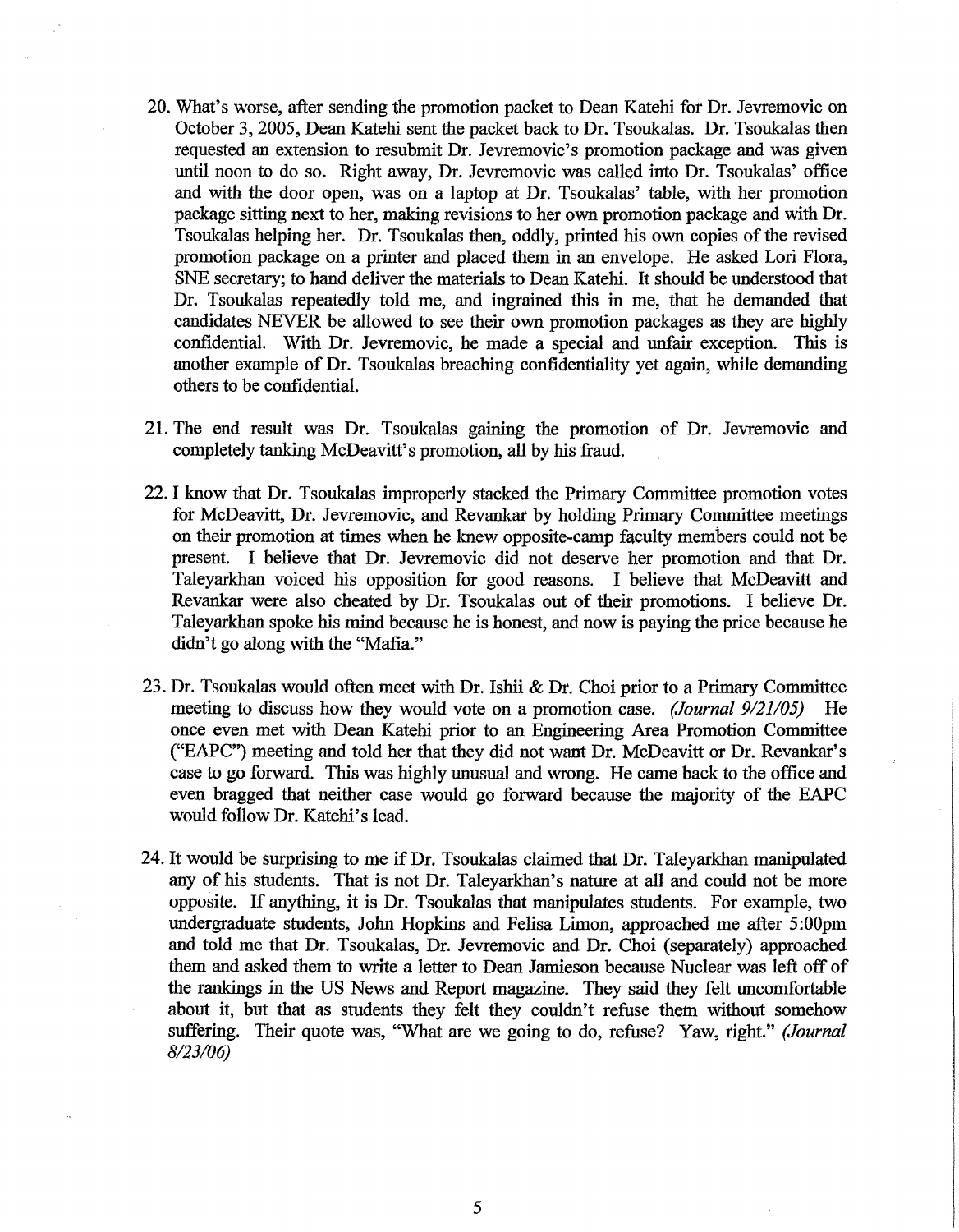- 25. During the time that Dr. Tsoukalas was causing extreme undo stress for Drs. Vierow, McDeavitt and Downar, he would often tell the secretary and I that he did not want to talk with any of the faculty, except Dr. Jevremovic and Dr. Ishii. They were always allowed to interrupt him at any time. I witnessed times when Dr. Ishii and Dr. Jevremovic would interrupt scheduled meetings between Dr. Tsoukalas and students. They would ask the students to excuse themselves while they spoke with Dr. Tsoukalas. Often the students would have to leave for a class before they were able to finish their meeting with Dr. Tsoukalas.
- 26. Dr. Tsoukalas continuously maligned some of the faculty (i.e., Professors Taleyarkhan, Downar, McDeavitt and Revankar) in discussions that he had with other staff and I. He would refer to them in a discriminatory fashion, using such words as, "stupid," "ignorant," "idiot," "liar," "thief," "fraud," "stupid Indian(s)," and "useless Indian(s)." Often he would talk about Dr. Revankar, Dr. Taleyarkhan and Dr. Gore (all of Indian descent) and would categorize them together, saying each was one of "them." On more than one occasion, he told me how he hated Gore and hated Indians.
- 27. IfDr. Tsoukalas has claimed that he never made statements to anyone that Dr. Taleyarkhan committed fraud or fabricated experiments, that would be a lie. I know of at least one occasion, at a departmental party that Dr. Tsoukalas was talking loudly and blatantly about Dr. Taleyarkhan and his alleged fraud in research. I remember I actually moved Dr. Tsoukalas away from the students to avoid the impropriety, and to keep Dr. Taleyarkhan from hearing, as he was standing near by.
- 28. Also, Dr. Tsoukalas would routinely bring up Dr. Taleyarkhan and fraud at faculty meetings where Dr. Taleyarkhan was present, and which I attend to take notes. It was obvious that Dr. Tsoukalas was trying to turn people against Dr. Taleyarkhan. At one point Revankar even jumped in and said such malignment should stop and that it was not appropriate to discuss in a faculty meeting.
- 29. With regard to Dr. Tsoukalas, he also talked directly to me and Lori Flora, the secretary, about Dr. Taleyarkhan's alleged research fraud. He would go so far as to tell us, "Don't get used to Dr. Taleyarkhan being around, he will be in a federal prison soon."
- 30. I know Dr. Tsoukalas spread rumors about Dr. Taleyarkhan and fraud in his research to *Nature, New York Times,* and *Journal and Courier,* the local paper. As usual, Dr. Tsoukalas is terrible about keeping things confidential. Many of us felt this was inappropriate and that he really did not care about the SNE. He was only concerned about his vindictiveness. Often when Dr. Tsoukalas would talk to reporters about fraud with Dr. Taleyarkhan's research, he would leave town (out of the country) to avoid calls from other reporters.
- 31. This happened especially with regard to the *Nature* article of 3/8/2006. The *Nature* article published on 3/8/2006 quotes Dr. Tsoukalas and Dr, Jevremovic in allegations against Dr. Taleyarkhan, his research, and his moral and ethical character. Shortly after the *Nature* article was published, we received a substantial amount of calls from reporters trying to ask questions about it. Dr. Tsoukalas was at that time out of the Country (his usual practice after talking to reporters about Dr. Taleyarkhan, so that he could avoid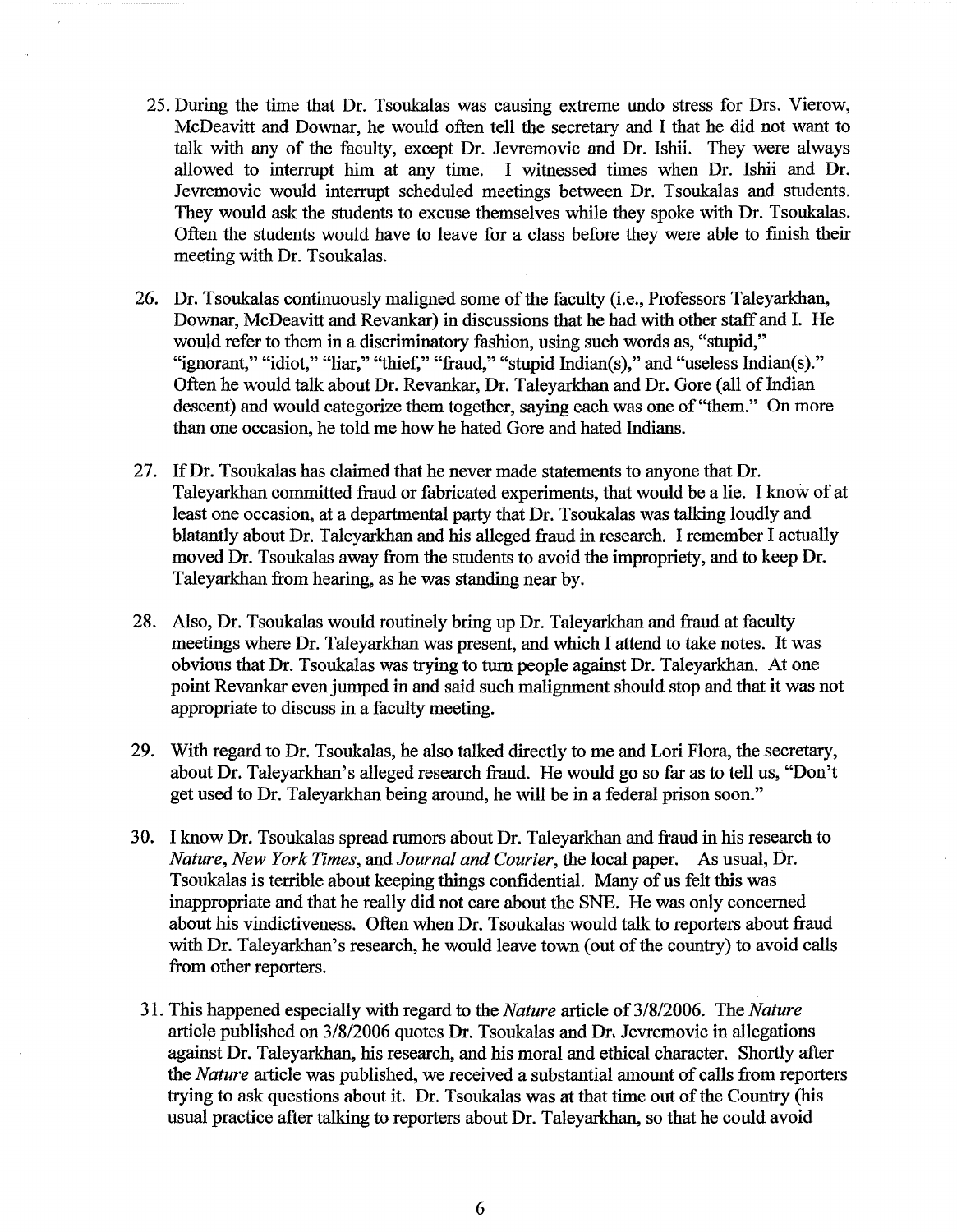questions from the press. The calls were so great in number that it forced Dr. Jevremovic to come to the main office where I was. She came to talk with me and Lori Flora to get away from the calls. She turned to us, crying, stating "I'm really not such a bitch. I only did what I was told by him [Dr. Tsoukalas] in talking to *Nature.* Now I'm here all alone to deal with all this [reporter telephone calls] and it's not fair." This clearly signaled to me and Lori, who was present that Dr. Tsoukalas made Dr. Jevremovic say the things she said to *Nature.* I was not surprised that Dr. Tsoukalas would do that (it is his nature), but I was surprised because I had never seen Dr. Jevremovic cry.

- 32. We did not believe the allegations in the *Nature* article for many reasons. First, the claim that Dr. Taleyarkhan stole equipment from the lab is completely unbelievable. For Dr. Tsoukalas to say that Dr. Taleyarkhan stole the equipment must be false because Dr. Tsoukalas always knew what was going on in the department ... always. I am sure he knew the equipment was to be moved from the lab and that Dr. Taleyarkhan did not "steal" it. Dr. Tsoukalas probably ordered the equipment to be moved. Also, it was unbelievable to me and strange that Dr. Tsoukalas would go to the press with this allegation. If someone really stole something, such an egregious act would cause Dr. Tsoukalas to tell everyone in the department. In this case, however, he told no one, and told the press first which was odd to us in the department who knew Dr. Tsoukalas. Plus, for Dr. Jevremovic to allege research fraud against Dr. Taleyarkhan in *Nature* made me and others laugh because we know Jevremovic is not an experimentalist, and that she has no right to criticize research when she herself does not know about experiments herself. Finally, it is just not in Dr. Taleyarkhan's nature to steal things. It is my opinion, that the entire *Nature* article was falsely concocted by Dr. Tsoukalas as an attempt to discredit Dr. Taleyarkhan.
- 33. I was aware that Dr. Tsoukalas formed a secret committee composed ofChoi, Clikeman, Ott, Bertodano and Ishii who were assigned by Dr. Tsoukalas to investigate Dr. Taleyarkhan for research fraud. Dr. Tsoukalas attempted to keep himself separate from that committee, but often times he met with the committee and I remember him attending the committee meeting when they called in Adam Butt. As far as I know, it was Dr. Tsoukalas that called Adam Butt into his office to meet with the secret committee and Adam Butt did not approach Dr. Tsoukalas. Dr. Tsoukalas was heavily involved in forming and participating in that committee despite his efforts to tell us he was not involved.
- 34. I learned that the University told the secret committee to eventually disband because their committee was improper and such charges would have to be brought at the college or university level. A report of the committee was put in Dr. Taleyarkhan's file. As far as I know, that committee did not make itself known to Dr. Taleyarkhan it was all done behind Dr. Taleyarkhan's back.
- 35. Dr. Jevremovic and Dr. Tsoukalas would sometimes harass students that worked for Drs. Taleyarkhan, Downar and Revankar. Some of the students felt that their grades suffered because of the professor they worked for.
- 36. Prior to Dr. Vierow leaving her position at Purdue, Dr. Tsoukalas was talking with the secretary (Lori Flora) and me and started telling us a story about Dr. Downar and Dr.